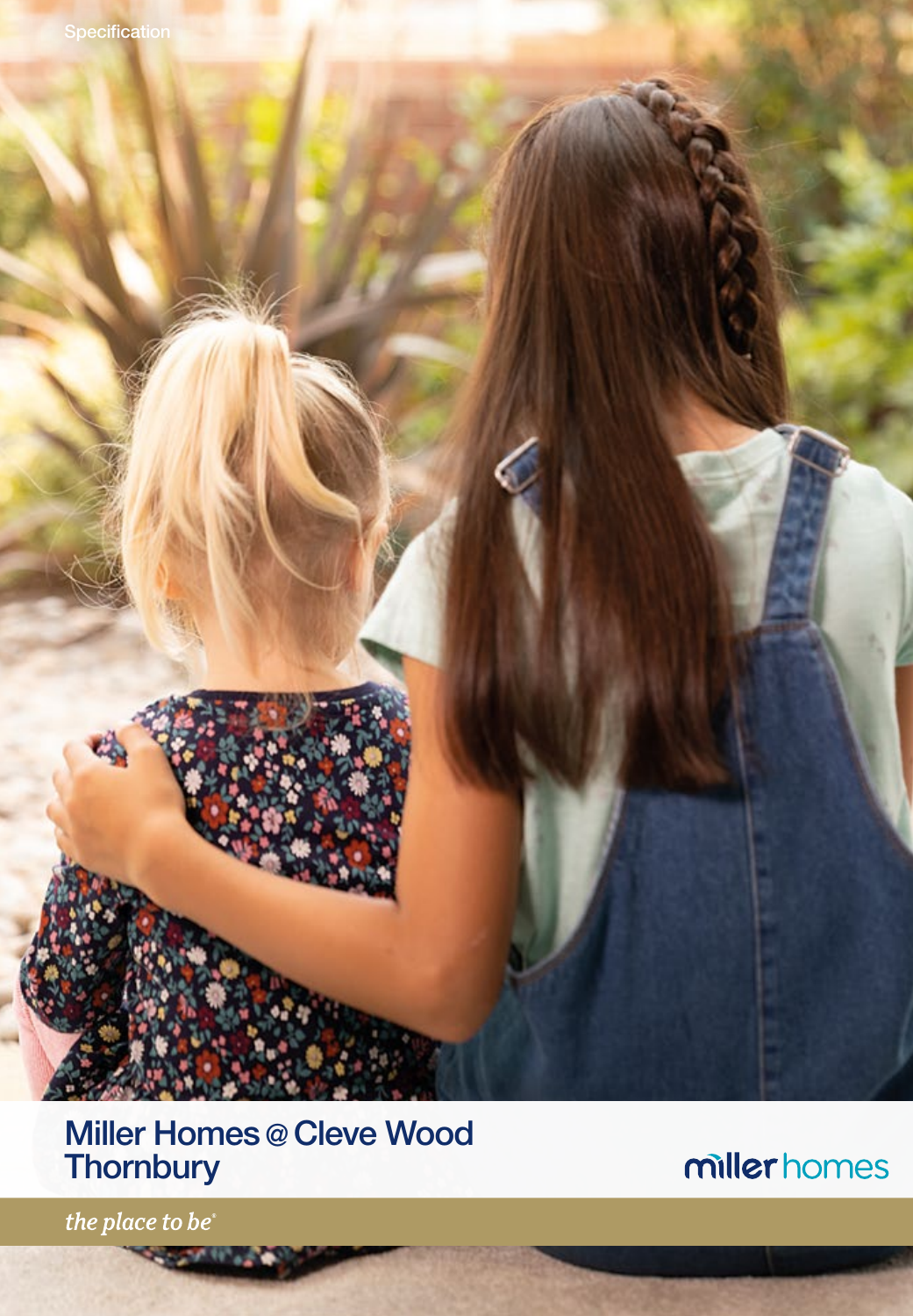## **Specification**

 $\checkmark$  Standard - Not Available

|                                                                                                 | Eaton | notwio- | Rushwick | nglewood | Morton       | Baywood      | Cedarwooc           | dingwood     | Hollybush    | <b>Bridgeford</b> | Oxford |
|-------------------------------------------------------------------------------------------------|-------|---------|----------|----------|--------------|--------------|---------------------|--------------|--------------|-------------------|--------|
| <b>Kitchens</b>                                                                                 |       |         |          |          |              |              |                     |              |              |                   |        |
| Contemporary styled fitted kitchen with choice of frontals; Hacienda, Medford, Virginia & Plaza |       |         |          |          |              |              |                     |              |              |                   |        |
| Square edged worktop with 95mm upstand to wall                                                  |       |         |          |          |              |              |                     |              |              |                   |        |
| Stainless steel one and a half bowl sink (where layout permits) with mixer tap                  |       |         |          |          |              |              |                     |              |              |                   |        |
| Stainless steel 60cm chimney hood and splashback to hob                                         |       |         |          |          |              |              |                     |              |              |                   |        |
| Stainless steel 4-burner gas hob                                                                |       |         |          |          |              |              |                     |              |              |                   |        |
| Stainless steel single fan oven - built under                                                   |       |         |          |          |              |              |                     |              |              |                   |        |
| Stainless steel single fan oven - built in                                                      |       |         |          |          |              |              |                     |              |              |                   |        |
| Plumbing and electrics for washing machine                                                      |       |         |          |          |              |              |                     |              |              |                   |        |
| Plumbing and electrics for dishwasher                                                           |       |         |          |          |              |              |                     |              |              |                   |        |
| 3 spot energy efficient LED track light to ceiling                                              |       |         |          |          |              |              |                     |              |              |                   |        |
| USB charging outlet                                                                             |       |         |          |          |              | $\checkmark$ |                     |              |              |                   |        |
| <b>Bathrooms</b>                                                                                |       |         |          |          |              |              |                     |              |              |                   |        |
| Ideal Standard's contemporary styled bathroom suite                                             |       |         |          |          |              |              |                     |              |              |                   |        |
| Soft close toilet seat to main bathroom                                                         |       |         |          |          |              |              |                     |              |              |                   |        |
| Lever operated chrome monobloc mixer taps to basin                                              |       |         |          |          |              |              |                     |              |              |                   |        |
| Chrome bath shower mixer tap to bath with wall mount and shower screen                          |       |         |          |          |              |              |                     |              |              |                   |        |
| Chrome deck mounted mixer taps to bath                                                          |       |         |          |          |              |              |                     |              |              |                   |        |
| Low profile shower tray with stainless steel framed clear glass enclosure                       |       |         |          |          |              |              |                     |              |              |                   |        |
| Energy efficient LED drum lights to ceiling                                                     |       |         |          |          |              |              |                     |              |              |                   |        |
| Ceramic tile splashback to sink                                                                 |       |         |          |          |              |              |                     |              |              |                   |        |
| 400mm high ceramic tiling to bath perimeter                                                     |       |         |          |          |              |              |                     |              |              |                   |        |
| Full height ceramic tiling to shower area                                                       |       |         |          |          | $\checkmark$ | $\checkmark$ | $\checkmark$        | $\checkmark$ | $\checkmark$ |                   |        |
| En-Suites (where applicable)                                                                    |       |         |          |          |              |              |                     |              |              |                   |        |
| that a collection of a stable component in the common stability of the continuing               |       |         |          |          |              |              | 1 1 1 1 1 1 1 1 1 1 |              |              |                   |        |

All customer choices and optional extras can only be included at an early stage of building construction please check with the Development Sales Manager for specific details. These sales particulars do not constitute a contract, form part of a contract or a warranty. Please refer to the 'Important Notice' section at the back of this brochure for more information. Photography represents typical Miller Homes' fittings and options.

| Li-buites (writere applicable)                                            |  |  |  |  |                            |  |
|---------------------------------------------------------------------------|--|--|--|--|----------------------------|--|
| Ideal Standard's contemporary styled sanitaryware                         |  |  |  |  | <b>√ √ √ √ √ √ √ √ √ √</b> |  |
| Lever operated chrome monobloc mixer taps to basin                        |  |  |  |  | V V V V V V V V V V        |  |
| Low profile shower tray with stainless steel framed clear glass enclosure |  |  |  |  | √ √ √ √ √ √ √ √ √ √ √      |  |
| Bar style chrome shower mixer valve with sliding rail kit                 |  |  |  |  | √ √ √ √ √ √ √ √ √ √ √      |  |
| Energy efficient LED drum lights to ceiling                               |  |  |  |  | √ √ √ √ √ √ √ √ √ √ √      |  |
| Full height ceramic tiling to shower area, splash back to basin           |  |  |  |  | √ √ √ √ √ √ √ √ √ √ √      |  |
|                                                                           |  |  |  |  |                            |  |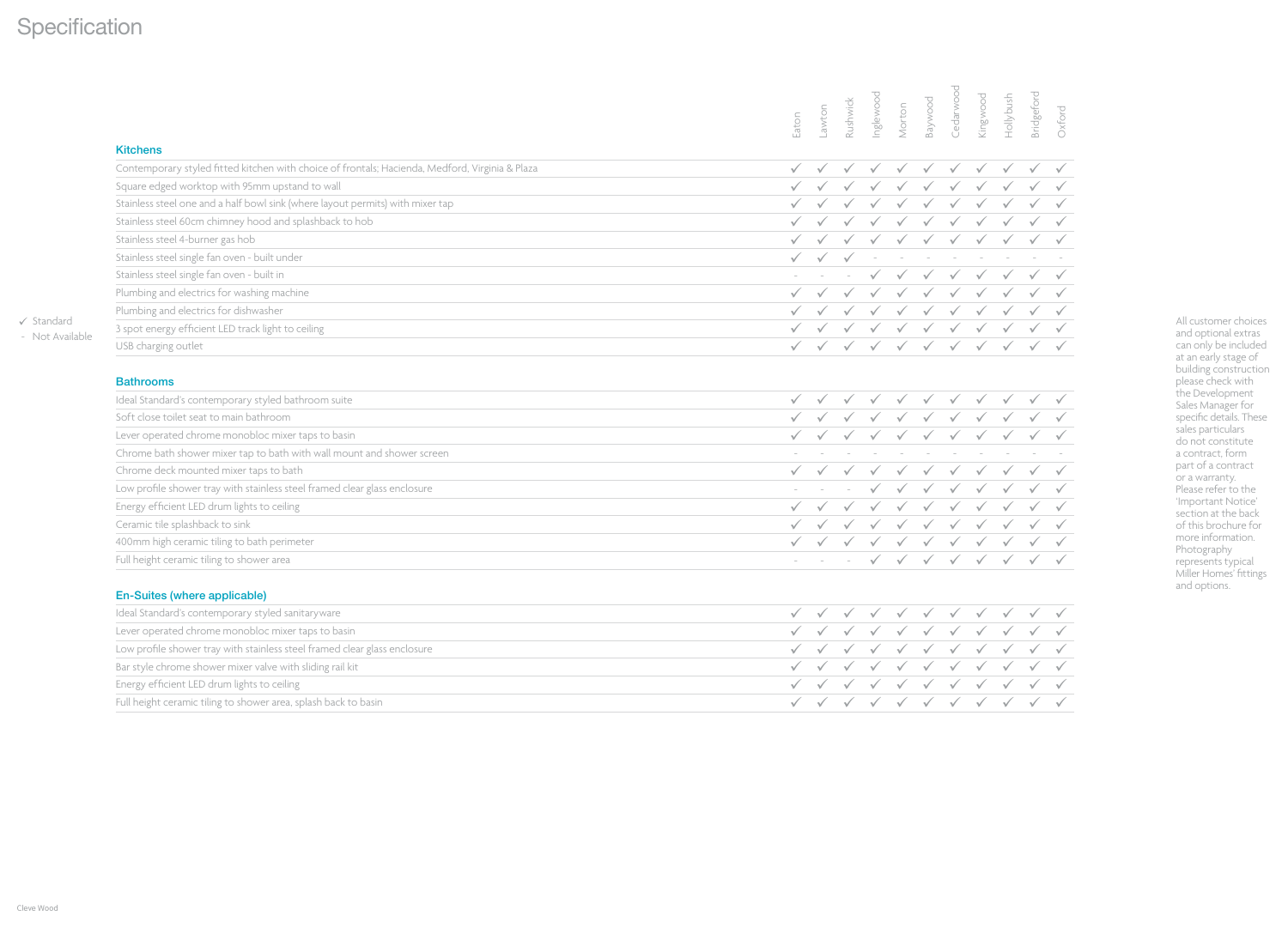## **Specification**

 $\checkmark$  Standard - Not Available

|                                                                                        | Cedarwooc<br>Inglewood<br><b>Bridgeford</b><br>Kingwood<br>Hollybush<br>Baywood<br>Rushwick<br>Morton<br>Lawton<br>Oxford<br>Eaton                         |
|----------------------------------------------------------------------------------------|------------------------------------------------------------------------------------------------------------------------------------------------------------|
| <b>Electrical</b>                                                                      |                                                                                                                                                            |
| Battery powered carbon monoxide detectors                                              | $\checkmark$                                                                                                                                               |
| Mains wired (with battery back-up) smoke detectors                                     |                                                                                                                                                            |
| TV socket to lounge                                                                    |                                                                                                                                                            |
| <b>BT</b> socket                                                                       |                                                                                                                                                            |
| Motion sensor porch light with energy efficient LED bulb                               |                                                                                                                                                            |
| Front doorbell and chime                                                               |                                                                                                                                                            |
| <b>Heating</b>                                                                         |                                                                                                                                                            |
| Gas central heating throughout                                                         |                                                                                                                                                            |
| Thermostatically controlled radiators to all rooms (except where thermostat is fitted) |                                                                                                                                                            |
| Programmable control of heating zones                                                  |                                                                                                                                                            |
| <b>Exterior</b>                                                                        |                                                                                                                                                            |
| Double glazed PVCu windows (where planning permits)                                    |                                                                                                                                                            |
| Double glazed PVCu french casement doors to patio (where layout permits)               |                                                                                                                                                            |
| PVCu fascias, soffits and gutters (where planning permits)                             |                                                                                                                                                            |
| Multi-point door locking system to front and rear doors                                |                                                                                                                                                            |
| Up-and-over steel garage door (where applicable)                                       |                                                                                                                                                            |
| <b>Decorative</b>                                                                      |                                                                                                                                                            |
| Stop chamfer moulded spindles and newels to staircase                                  |                                                                                                                                                            |
| White painted softwood handrail                                                        |                                                                                                                                                            |
| Square edge skirting with pencil round architraves                                     |                                                                                                                                                            |
| Internal doors with chrome 'lever on rose' door handles                                |                                                                                                                                                            |
| Smooth finish ceilings, painted in white emulsion                                      |                                                                                                                                                            |
| Walls painted in white emulsion                                                        |                                                                                                                                                            |
| Woodwork painted satin white                                                           |                                                                                                                                                            |
| Landscaping                                                                            |                                                                                                                                                            |
| Turf to front garden                                                                   | $\checkmark$<br>$\checkmark$<br>$\checkmark$<br>$\checkmark$<br>$\checkmark$<br>$\checkmark$<br>$\checkmark$<br>$\sqrt{ }$<br>$\checkmark$<br>$\checkmark$ |

<u>i v v v v v v v v v</u> 1,800 high, larch lap/close board boundary fencing <u>i v v v v v v v v v</u>

Please note: Planning requirements for PV (solar panels) and renewable technologies will be provided to plots as per the requirement of the planning consent